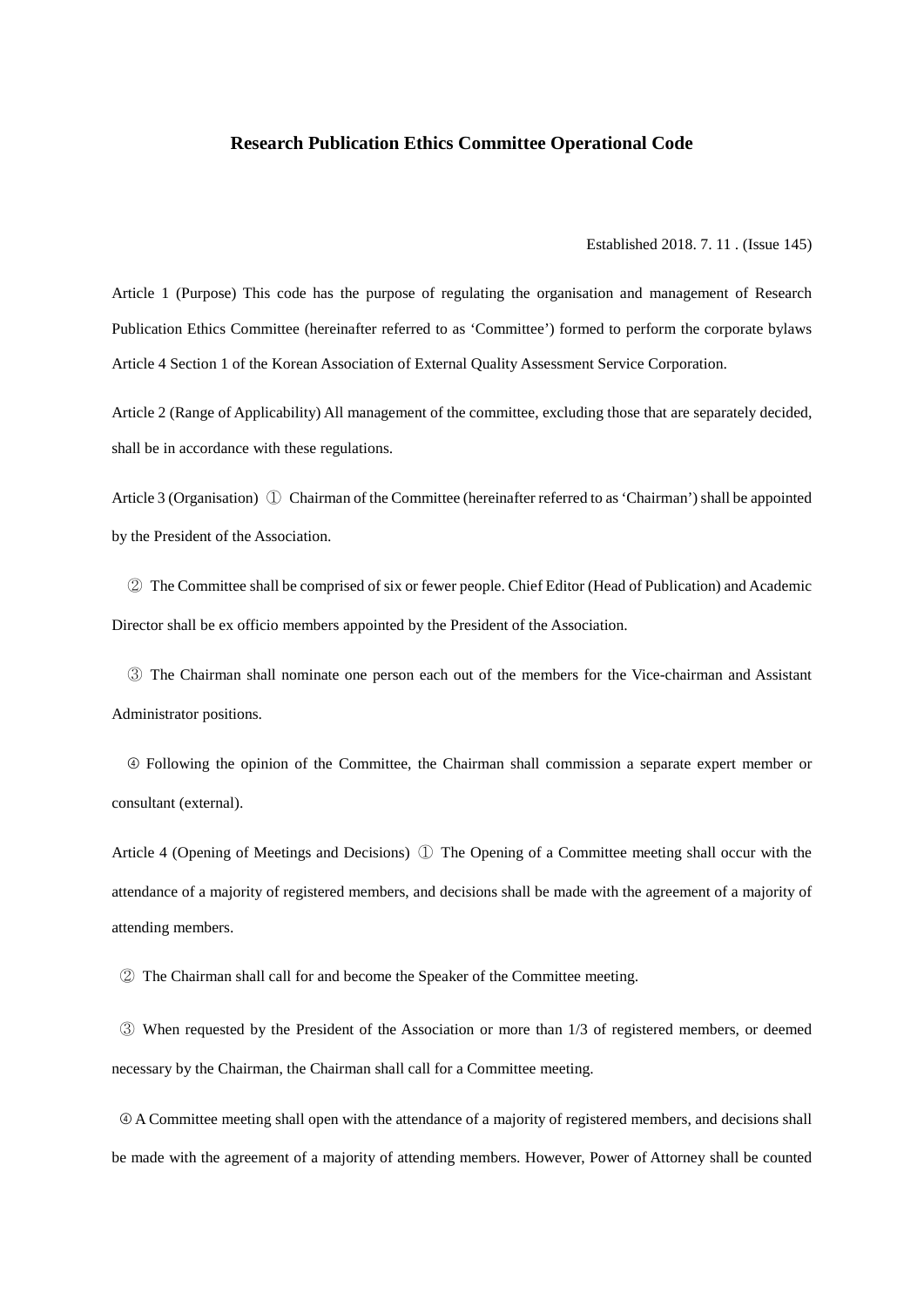towards attendance for the establishment of the Committee but shall not be given voting power.

⑤ Committee member related to the research being investigated shall not have voting power.

➅ When deemed necessary by the Committee, related persons shall be called to attend opinion hearings.

⑦ Meetings shall be private in principle.

Article 5 (Term Limit) ① The term of a Committee member is three years and may be consecutively served. The term of an ex-facto member shall be the length of incumbency of the corresponding role.

② The term of a member in office when vacancies and additions are made shall be the remaining term of his or her predecessor and other members.

Article 6 (Roles) ① The Committee shall review and vote on the each of the following items relating to the research ethics of the members of this association.

1. Matters concerning the establishment of research ethics

2. Matters concerning the prevention and investigation of research misconduct

3. Matters concerning the protection of informants and maintenance of secrecy

4. Matters concerning the verification of research ethics violations, processing of verification results, and followup measures

5. Matters concerning the recovery of the reputation of the investigated person

6. Other matters submitted by the Chairman

Article 7 (Authority and Responsibility) ① The Committee can request the informer, suspect, or witness to attend and submit data during the course of the investigation.

② It can be assumed that the investigated person has admitted to the charges if he or she refuses to appear or submit data without a justifiable reason.

③ The Committee may take significant measures to prevent the destruction, damage, concealment, or tampering with of research records or evidence.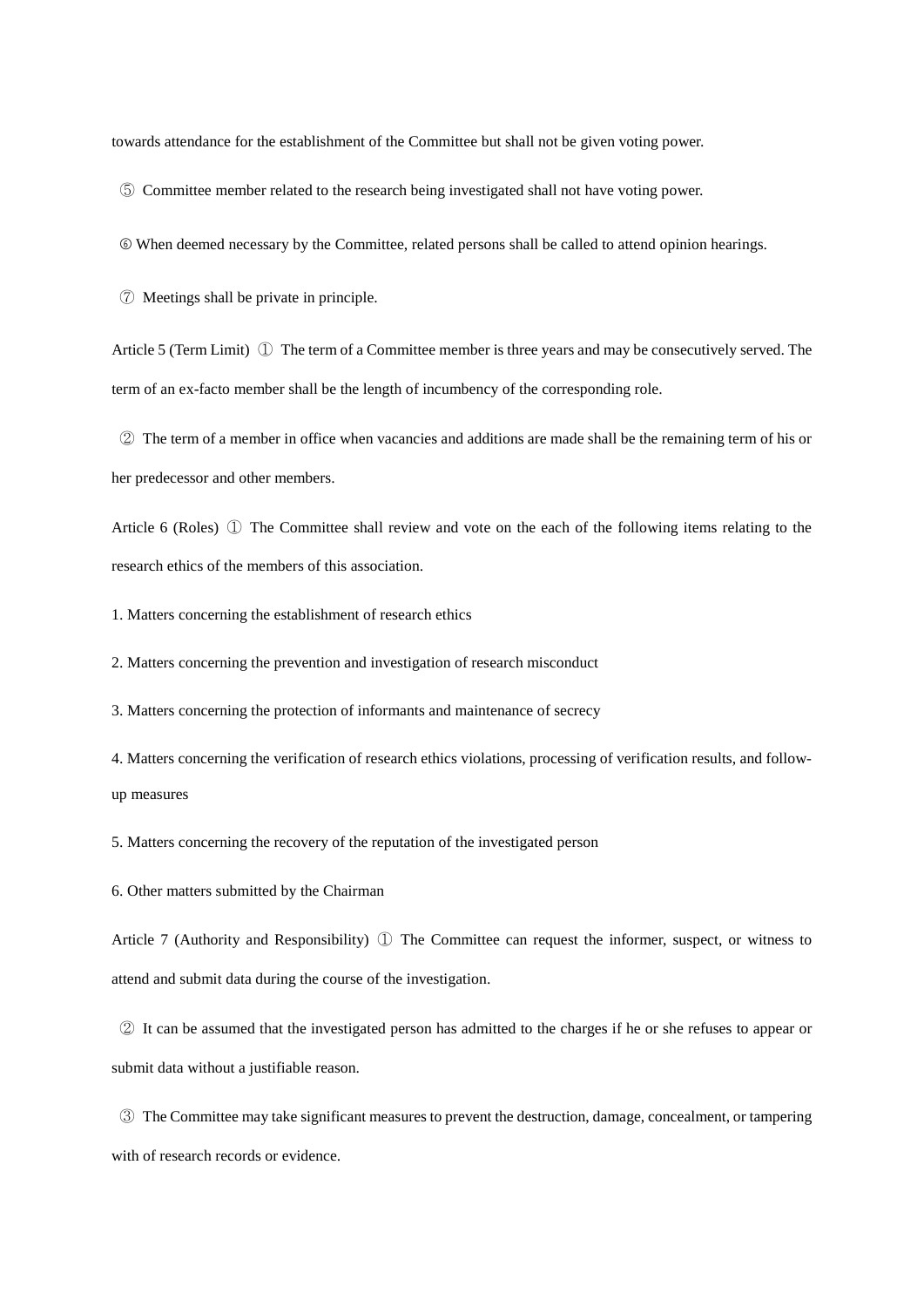➃ Committee members must observe the confidentiality of all matters related to the examination.

Article 8 (Receipt of Misconduct Reports) ① The informer shall report this to the Head or President of the Committee if there is any suspicion of misconduct mentioned in the scope of research misconduct.

② The methods of reporting are not limited and anonymous reports must also be received.

 ③ If the disclosure of a name is made on the report, the recipient shall take all possible measures to prevent disclosure of the informer's identity and contact information. This is with regard to misconduct that occurred more than five years prior to the receipt of the report in principle, but this is not applicable if the following item applies and the report is received and processed, even if the misconduct occurred more than five years prior.

 1. In the case that an investigated person directly reused results to plan, apply for research funds for, conduct, report, or present the results of a follow-up study within five years

2. In the case that there is a danger or threat to public welfare or safety

Article 9 (Procedure of Misconduct Investigation) ① The procedure for the verification of misconduct shall be carried out in the stages of preliminary investigation, main investigation, and judgment.

② A preliminary investigation is a procedure to determine whether the suspicion of misconduct is to be investigated and is conducted by the Chairman of the Research Publication Ethics Committee. The investigation shall be commenced within 30 days from the date of receipt of the report or recognition of misconduct.

③ In the case that the investigated person admits to all misconduct as a result of the preliminary investigation, judgment can be made immediately without the main investigation procedure.

④ In the case that the decision from the preliminary investigation is to not carry out the main investigation, the informer shall be given a detailed explanation in a document within 10 days of the decision. This is not the case, however, for anonymous reports.

⑤ Main investigation refers to a procedure to verify the misconduct and must proceed by forming the Research Publication Ethics Committee.

⑥ The Committee should give the informer and the investigated person the opportunity to make a statement and raise objections and excuses before confirming the results of the main investigation. If a party does not comply,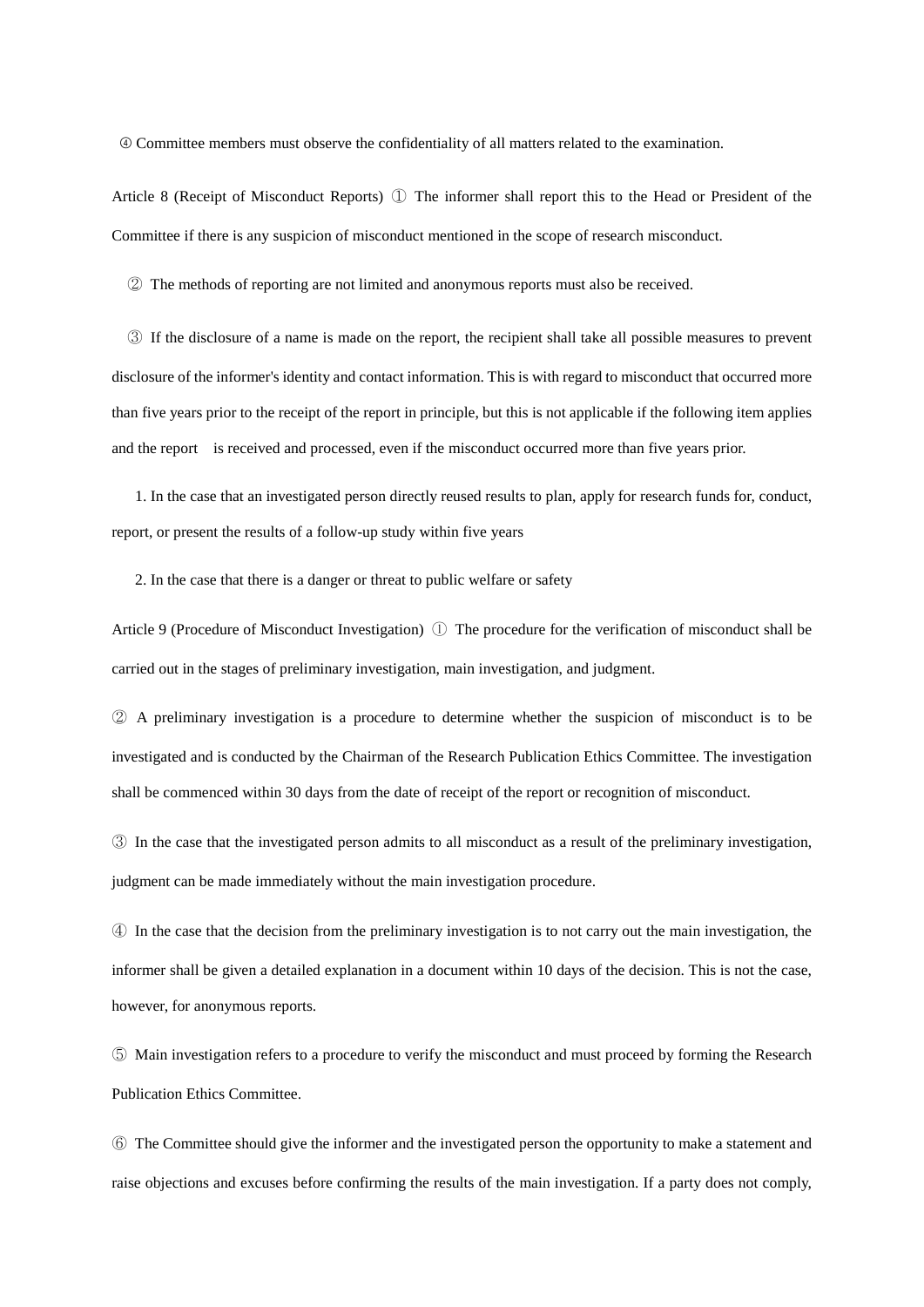no objection shall be assumed.

⑦ Judgment refers to the procedure for confirming the results of the main investigation and informing the informer and investigated person of the results in a document. Ultimately, the results are reported in the form of an investigation results report. All investigation schedules from start to judgment shall be terminated within six months.

➇ However, if the investigation is deemed difficult within this period, the Chairman may report to the President and extend the investigation period.

➈ Investigators shall be careful to not unjustly violate the honour or rights of the investigated person during the verification process, and suspicions about misconduct should not be disclosed to the public until the judgment is confirmed.

Article 10 (Storing of Investigation Results)  $\mathbb D$  The association must keep all records of the investigation process for at least five years in the form of voice, video, or document. The investigation results report and list of investigation committee members can be disclosed after the decision is made.

② However, a list of investigators, witnesses, references, or advisors may not be disclosed if there is a possibility of causing significant harm to the party.

Article 11 (Disciplinary Actions)  $\mathbb{O}$  The Committee shall make a final decision on whether to take disciplinary actions and the content of the disciplinary action against members who violate the ethics regulations, then report to the President.

② In the Committee, members who violate the ethics of this society may face the following disciplinary actions.

 1. In the event of a one-time violation of research ethics regulations, a warning notice on the matter shall be issued and a one-year ban will be placed on publication in this journal.

2. In the event of a subsequent violation of research ethics regulations, membership in this association shall be forfeited and contribution to this journal shall be permanently prohibited. In addition, related organisations, such as the Korean Association of Medical Journal Editors (KAMJE), shall be notified of the violation details.

Article 12 (Payment of Expenses and Others)  $\Box$  Attending members and staff of the Committee may be provided